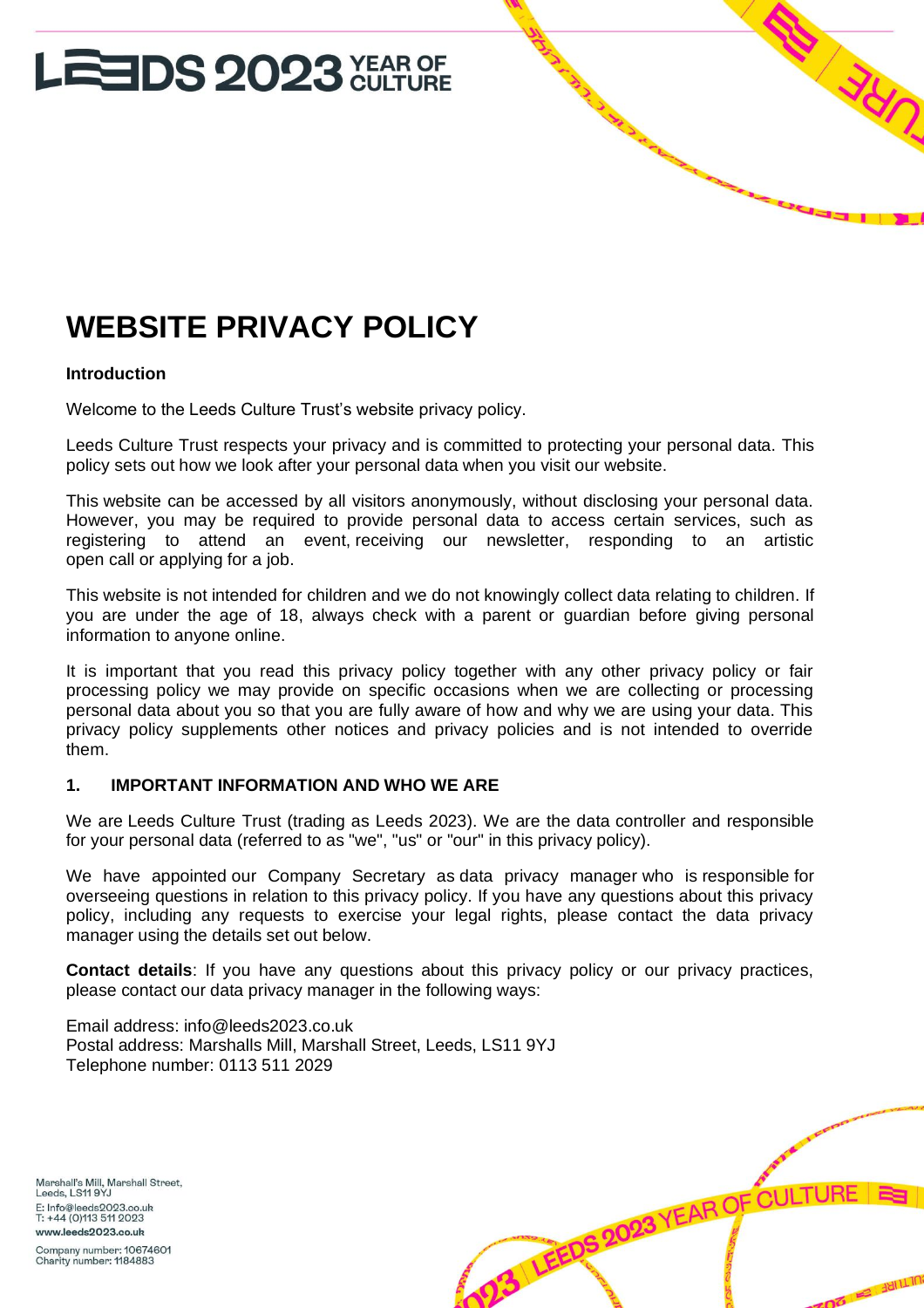

You have the right to make a complaint at any time to the Information Commissioner's Office (ICO), the UK supervisory authority for data protection issues (*www.ico.org.uk*). We would, however, appreciate the chance to deal with your concerns before you approach the ICO so please contact us in the first instance.

**Changes to the privacy policy and your duty to inform us of changes**: We keep our privacy policy under regular review. This version was last updated on 01 September 2021.

It is important that the personal data we hold about you is accurate and current. Please keep us informed if your personal data changes during your relationship with us.

**Third-party links**: This website may include links to third-party websites, plug-ins and applications. Clicking on those links or enabling those connections may allow third parties to collect or share data about you. We do not control these third-party websites and are not responsible for their privacy statements. When you leave our website, we encourage you to read the privacy policy of every website you visit.

### **2. THE DATA WE COLLECT ABOUT YOU**

Personal data, or personal information, means any information about an individual from which that person can be identified. It does not include data where the identity has been removed (anonymous data).

We may collect, use, store and transfer different kinds of personal data about you which we have grouped together as follows:

• **Identity Data** includes first name, last name, username or similar identifier, title, date of birth and gender.

• **Contact Data** includes address, email address and telephone numbers.

**Transaction Data** includes details of events you have attended, of any applications you have made to our projects or of any services you have purchased from us.

• **Technical Data** includes internet protocol (IP) address, browser type and version, time zone setting and location, browser plug-in types and versions, operating system and platform, and other technology on the devices you use to access this website.

• **Profile Data** includes your username and password, purchases or orders made by you, your interests, preferences, feedback and any non anonymous survey responses.

• **Usage Data** includes information about how you use our website, products and services.

**Marketing and Communications Data** includes your preferences in receiving email newsletter communications from us and and our third parties and your communication preferences.

123 LEEDS 2023 YEAR OF CULTURE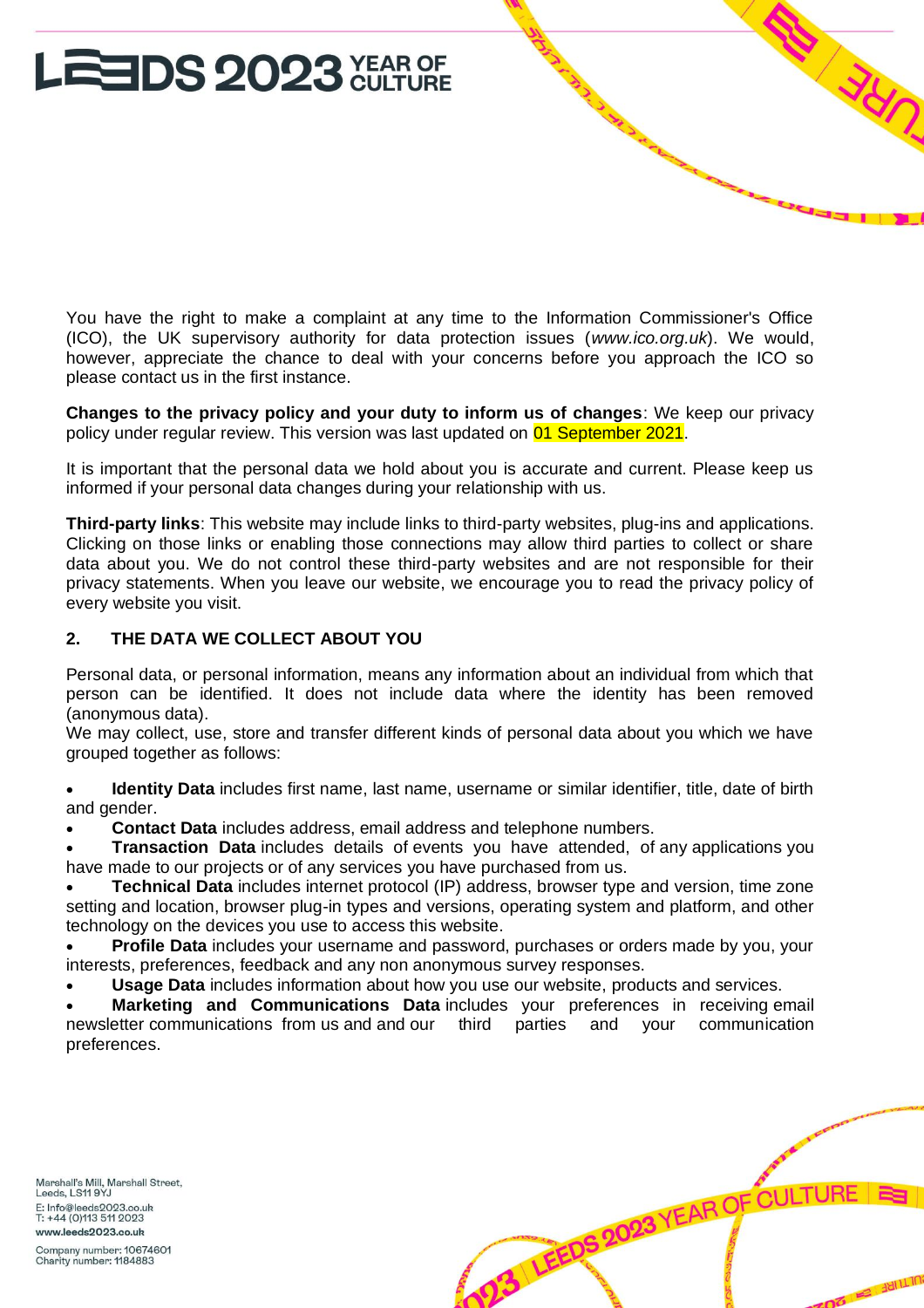# LEEDS 2023 COULTURE

We also collect, use and share **Aggregated Data** such as statistical or demographic data for any purpose. Aggregated Data could be derived from your personal data but is not considered personal data in law as this data will **not** directly or indirectly reveal your identity. For example, we may aggregate your Usage Data to calculate the percentage of users accessing a specific website feature. However, if we combine or connect Aggregated Data with your personal data so that it can directly or indirectly identify you, we treat the combined data as personal data which will be used in accordance with this privacy policy.

We only collect any **Special Categories of Personal Data** about you (this includes details about your race or ethnicity, religious or philosophical beliefs, sex life, sexual orientation, political opinions, trade union membership, information about your health, and genetic and biometric data) or information about criminal convictions and offences if you are applying to work with us.

If Special Category data is required as part of the application process we will provide you with a separate Privacy Notice explaining how we will use it. We may sometimes ask for equalities data to be provided anonymously, for monitoring and reporting purposes but such a survey will not identify you and will be treated as Aggregated Data as described above.

**If you fail to provide personal data**: Where we need to collect personal data by law, or under the terms of a contract we have with you, and you fail to provide that data when requested, we may not be able to perform the contract we have or are trying to enter into with you (for example, to provide you with goods or services). In this case, we may have to cancel a product or service you have with us but we will notify you if this is the case at the time.

### **3. HOW IS YOUR PERSONAL DATA COLLECTED?**

We use different methods to collect data from and about you including through:

**Automated technologies or interactions.** As you interact with our website, we will automatically collect Technical Data about your equipment, browsing actions and patterns. Our website uses Google Analytics, a web analytics service provided by Google, Inc. Google Analytics sets a cookie in order to evaluate your use of our website and compile reports for us about visitor activity to our site.

Our website may include embedded content from other web services such as YouTube and Vimeo. These sites may set additional cookies but we do not pass any personally identifiable information to these services.

We use cookies to administer our website but we do not use them to store personal data. We do not link non-personal information stored in cookies with personal data about specific individuals.

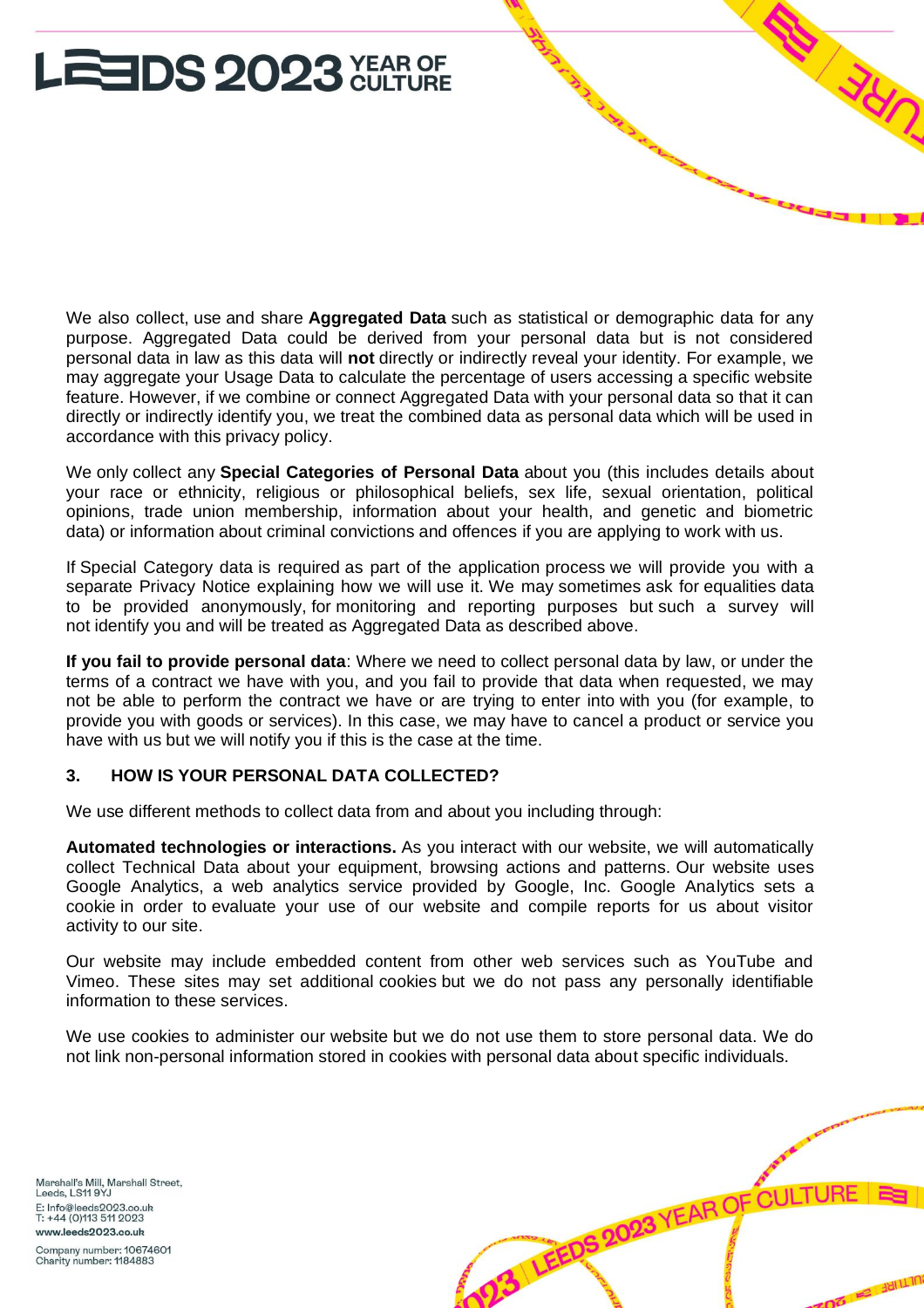# **LEEDS 2023 COLLTURE**

**Direct interactions.** You may give us your data by filling in forms or by corresponding with us by post, phone, email or otherwise. This includes personal data you provide when you;

- create an account on our website;
- sign up for our email newsletter or other marketing communications
- apply for a job
- apply for an artistic commission or open call
- express an interest in becoming a sponsor or partner
- enter a competition or survey; or
- give us feedback or contact us.

**Third parties or publicly available sources.** We will receive personal data about you from various third parties and public sources as set out below:

• analytics providers (in this case Google)

• Contact and Transaction Data from service providers such as EventBrite, Typeform and Mailchimp, who may be based outside the UK

#### **4. HOW WE USE YOUR PERSONAL DATA**

We will only use your personal data when the law allows us to. Most commonly, we will use your personal data in the following circumstances:

• **To perform a contract:** where we need that data to fufil the contract we are about to enter into or have entered into with you, for example if you are applying for an artistic open call and are successful in your application.

• **For our legitimate interests** (or those of a third party) when your interests and fundamental rights do not override those interests. **Legitimate Interest** means the interest of our business in conducting and managing our business to enable us to give you the best service/product and the best and most secure experience. We make sure we consider and balance any potential impact on you (both positive and negative) and your rights before we process your personal data for our legitimate interests. We do not use your personal data for activities where our interests are overridden by the impact on you (unless we have your consent or are otherwise required or permitted to by law).

• **To comply with a Legal Obligation**: where it is necessary for us to process your personal data in order for us to fulfil a legal obligation that we are subject to.

Generally, we do not rely on consent as a legal basis for processing your personal data although we will get your consent before sending direct marketing communications to you via email or text message. You have the right to withdraw consent to marketing at any time by contacting us.

Marshall's Mill, Marshall Street, Leeds, LS119YJ E: Info@leeds2023.co.uk<br>T: +44 (0)113 511 2023 www.leeds2023.co.uk Company number: 10674601<br>Charity number: 1184883



**PRESS**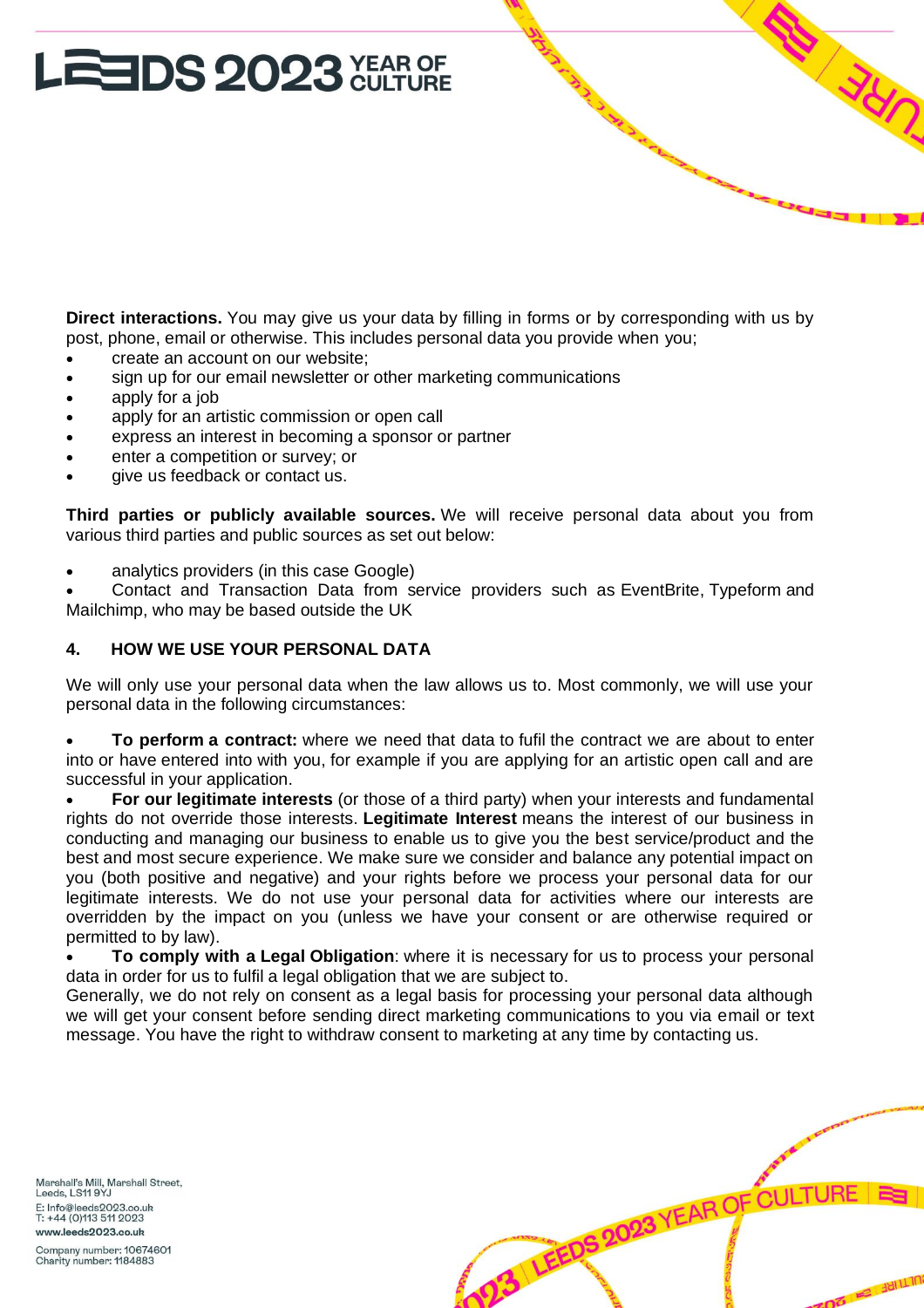## LEEDS 2023 YEAR OF

**Purposes for which we will use your personal data**: We have set out below, in a table format, a description of all the ways we plan to use your personal data, and which of the legal bases we rely on to do so. We have also identified what our legitimate interests are where appropriate.

Note that we may process your personal data for more than one lawful ground depending on the specific purpose for which we are using your data. Please contact us if you need details about the specific legal ground we are relying on to process your personal data where more than one ground has been set out in the table below.

| <b>Purpose/Activity</b>                                                                                                                                                                       | Type of data                                         | awful basis for processing including basis of<br>legitimate interest                                                                                                                                                 |
|-----------------------------------------------------------------------------------------------------------------------------------------------------------------------------------------------|------------------------------------------------------|----------------------------------------------------------------------------------------------------------------------------------------------------------------------------------------------------------------------|
| To register you with an<br>account so you can apply<br>for opportunities and sign<br>up for notifications.                                                                                    | Identity<br>Contact                                  | Performance of a contract with you                                                                                                                                                                                   |
| To provide the services or Identity<br>information that you haveContact<br>requested                                                                                                          | Transaction<br>Profile                               | Performance of a contract with you                                                                                                                                                                                   |
| To manage our<br>relationship with you which Contact<br>will include:<br>Notifying you about<br>changes to our terms or<br>privacy policy<br>Asking you to leave a<br>review or take a survey | Identity<br>Profile<br>Marketing &<br>Communications | Performance of a contract with you<br>Necessary to comply with a legal obligation<br>Necessary for our legitimate interests (to keep our<br>records updated and to study how customers use<br>our products/services) |
| To enable you to partake in Identity<br>a prize draw, competition<br>or complete a survey                                                                                                     | Contact<br>Profile<br>Marketing &<br>Communications  | Performance of a contract with you<br>Necessary for our legitimate interests (to study how<br>customers use our products/services, to develop<br>them and grow our activities)                                       |
| To administer and protect<br>our business and this<br>website (including<br>troubleshooting, data                                                                                             | Identity<br>Contact<br>Technical                     | Necessary for our legitimate interests (for running<br>our business, provision of administration and IT<br>services, network security, to prevent fraud and in<br>the context of a business reorganisation or group  |

123 LEEDS 2023 YEAR OF CULTURE

**TI IRE** 

Marshall's Mill, Marshall Street, Leeds, LS119YJ E: Info@leeds2023.co.uk<br>T: +44 (0)113 511 2023 www.leeds2023.co.uk

Company number: 10674601<br>Charity number: 1184883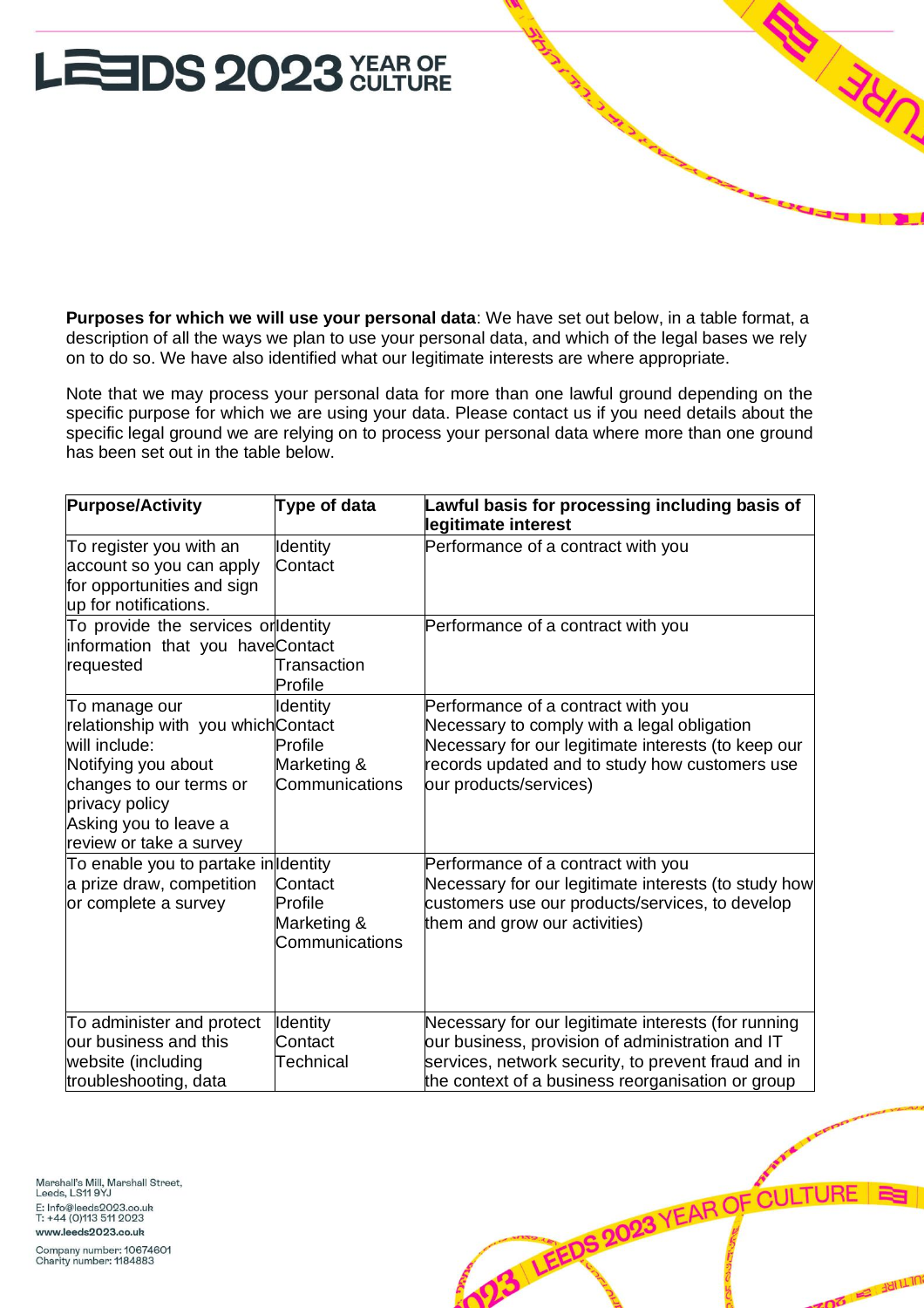### LEEDS 2023 YEAR OF

| analysis, testing, system<br>maintenance, support,<br>reporting and hosting of<br>data) |                    | restructuring exercise)<br>Necessary to comply with a legal obligation                                        |
|-----------------------------------------------------------------------------------------|--------------------|---------------------------------------------------------------------------------------------------------------|
| To use data analytics to<br>improve our website, and                                    | Technical<br>Usage | Necessary for our legitimate interests (to define<br>types of customers for our products and services,        |
| products/services                                                                       |                    | to keep our website updated and relevant, to<br>develop our business and to inform our marketing<br>strategy) |
| To make suggestions and                                                                 | <b>Identity</b>    | Necessary for our legitimate interests (to develop                                                            |
| recommendations to you                                                                  | Contact            | our products/services and grow our business)                                                                  |
| about goods or services                                                                 | Technical          |                                                                                                               |
| that may be of interest to                                                              | Usage              |                                                                                                               |
| vou                                                                                     | Profile            |                                                                                                               |
|                                                                                         | Marketing          |                                                                                                               |
|                                                                                         | & Communciations   |                                                                                                               |

**Marketing**: We try to provide you with choices regarding certain personal data uses, particularly around marketing and advertising.

We may use your Identity, Contact, Technical, Usage and Profile Data to form a view on what we think you may want or need, or what may be of interest to you. This is how we decide which products, services and offers may be relevant for you (we call this marketing).

You will receive marketing communications from us if you have requested information from us and you have not opted out of receiving that marketing.

**Third-party marketing**: We will get your express opt-in consent before we share your personal data with any third party for marketing purposes.

**Opting out**: You can ask us to stop sending you marketing messages at any time by following the opt-out links on any marketing message sent to you at any time. Where you opt out of receiving these marketing messages, this will not apply to personal data provided to us as a result of your attendance at one of our events or any application you make to work with us.

**Cookies**: We use cookies used by Google Analytics to collect information about how visitors use our site. We use the information to compile reports and to help us improve the site. The cookies collect information in an anonymous form, including the number of visitors to the site, where

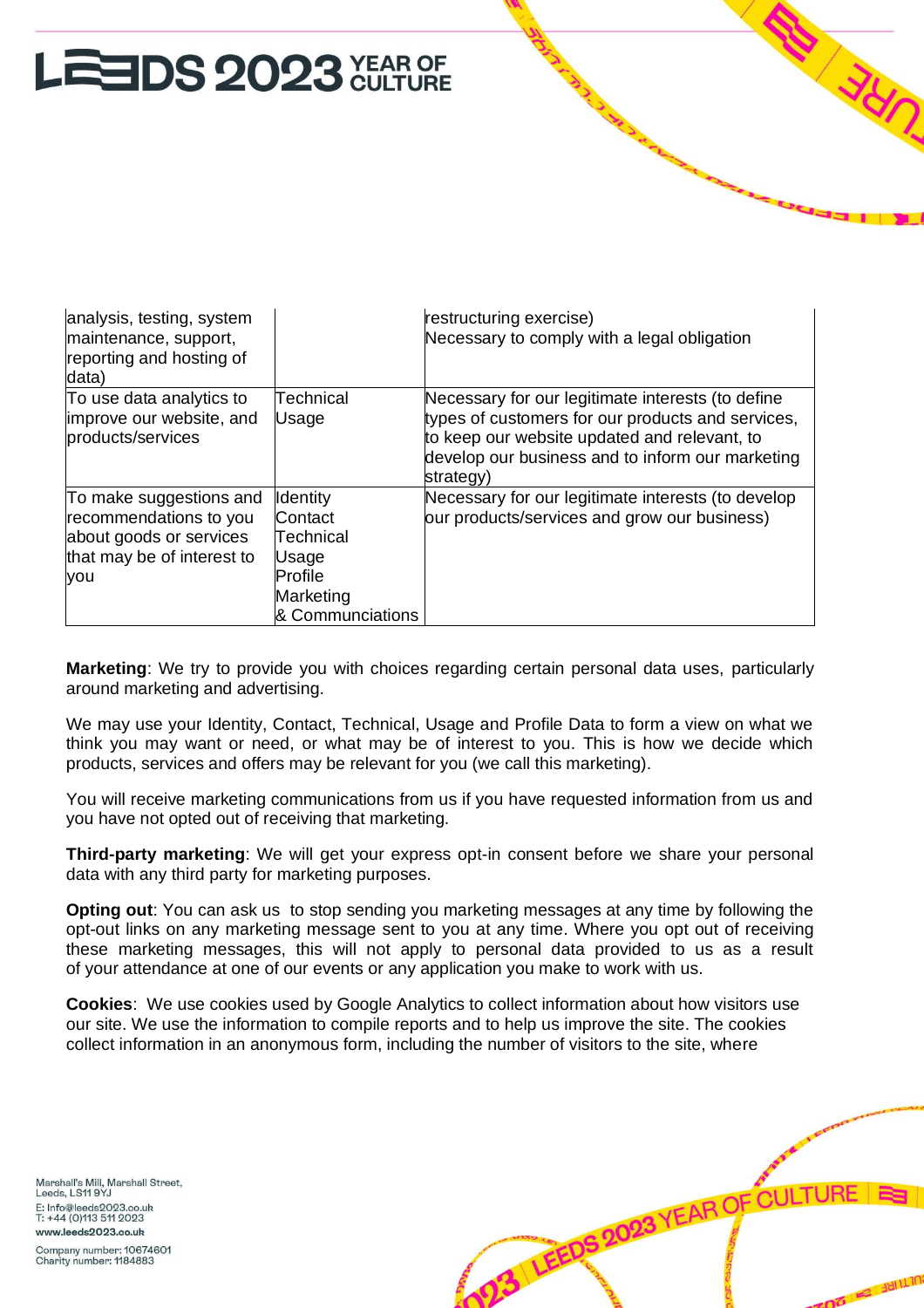# **LEEDS 2023 COLLTURE**

visitors have come to the site from and the pages they visited. To opt out of being tracked by Google Analytics across all websites visit <https://tools.google.com/dlpage/gaoptout>

You can set your browser to refuse all or some browser cookies, or to alert you when websites set or access cookies. If you disable or refuse cookies, please note that some parts of this website may become inaccessible or not function properly.

**ARTIGIC** 

**Change of purpose**: We will only use your personal data for the purposes for which we collected it, unless we reasonably consider that we need to use it for another reason and that reason is compatible with the original purpose. If we need to use your personal data for an unrelated purpose, we will notify you and we will explain the legal basis which allows us to do so.

Please note that we may process your personal data without your knowledge or consent, in compliance with the above rules, where this is required or permitted by law.

### **5. DISCLOSURES OF YOUR PERSONAL DATA**

Where necessary, we may share your personal data with:

• HM Revenue & Customs, regulators and other authorities, and our professional advisers including lawyers, bankers, auditors and insurers within the EEA where it necessary for our legitimate interests in protecting our activities or where we have to comply with a legal obligation;

• Our suppliers and sub contractors, within or outside the EEA, where they require access to your personal data in order to fulfil our legitimate requirements or where we have your consent to share your details for the purposes of third party marketing;

• Charities to whom we may choose to transfer or merge parts of our activities. Alternatively, we may seek to acquire other charities or merge with them. If a change happens to our charitable activities, then the new owners may use your personal data in the same way as set out in this privacy policy.

We require all third parties to respect the security of your personal data and to treat it in accordance with the law. We do not allow our third-party service providers to use your personal data for their own purposes and only permit them to process your personal data for specified purposes and in accordance with our instructions.

### **6. INTERNATIONAL TRANSFERS**

Some of the external third party service providers we use (including Eventbrite, Mailchimp, and Typeform) are based outside the UK so their processing of your personal data may involve a transfer of data outside the UK. You can find more information on how these companies handle your personal data on their websites.

123 LEEDS 2023 YEAR OF CULTURE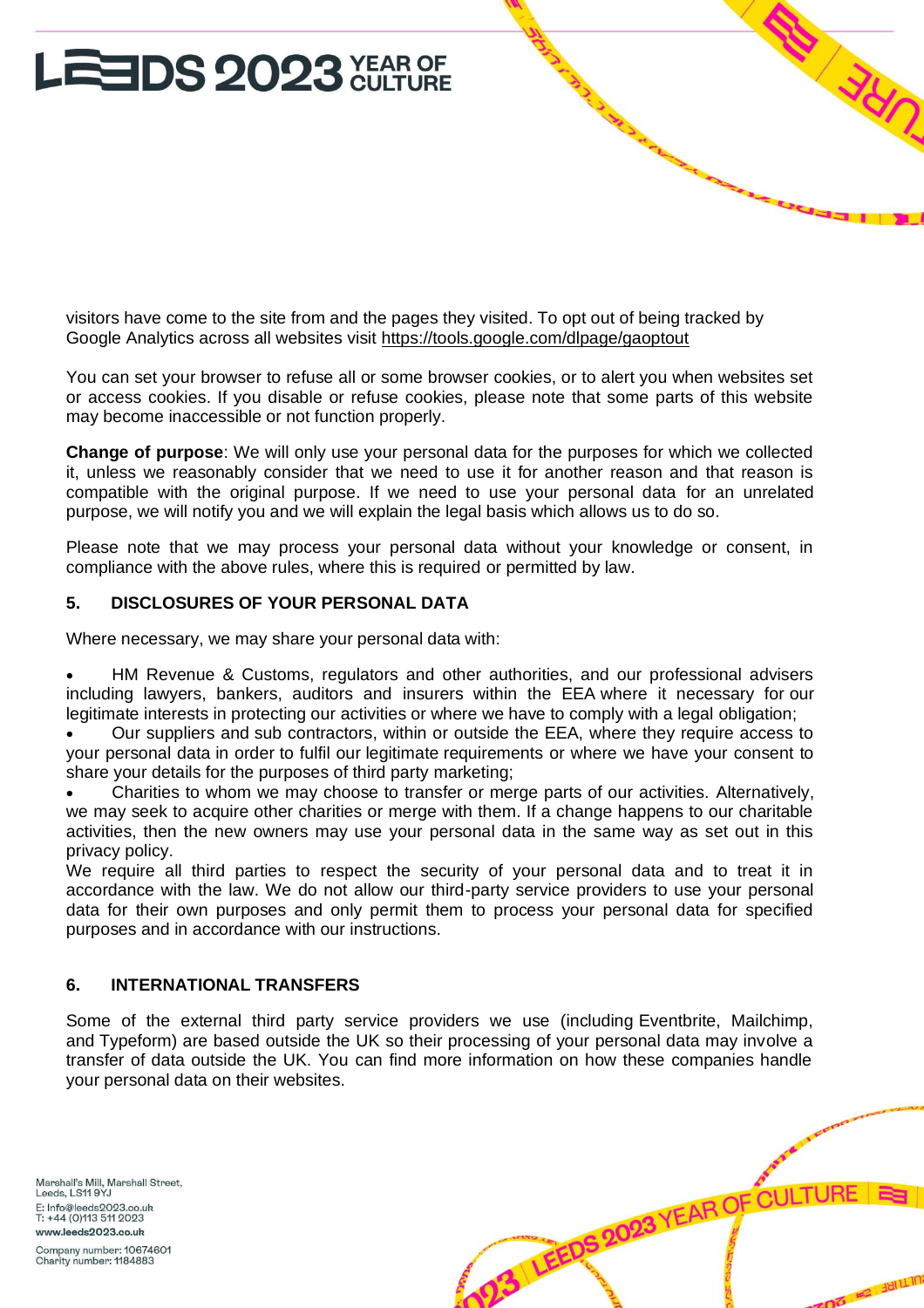# LEEDS 2023 COULTURE

Whenever we transfer your personal data out of the UK, we ensure a similar degree of protection is afforded to it by ensuring at least one of the following safeguards is implemented:

**BRAN** 

We will only transfer your personal data to countries that have been deemed to provide an adequate level of protection for personal data.

We may use specific contracts approved for use in the UK which give personal data the same protection it has in the UK.

•

Please contact us if you require further information.

### **7. DATA SECURITY**

We have put in place appropriate security measures to prevent your personal data from being accidentally lost, used or accessed in an unauthorised way, altered or disclosed. In addition, we limit access to your personal data to those employees, agents, contractors and other third parties who have a business need to know. They will only process your personal data on our instructions and they are subject to a duty of confidentiality.

We have put in place procedures to deal with any suspected personal data breach and will notify you and any applicable regulator of a breach where we are legally required to do so.

### **8. DATA RETENTION**

**How long will you use my personal data for**? We will only retain your personal data for as long as reasonably necessary to fulfil the purposes we collected it for, including for the purposes of satisfying any legal, regulatory or reporting requirements. We may retain your personal data for a longer period in the event of a complaint or if we reasonably believe there is a prospect of litigation in respect to our relationship with you.

To determine the appropriate retention period for personal data, we consider the amount, nature and sensitivity of the personal data, the potential risk of harm from unauthorised use or disclosure of your personal data, the purposes for which we process your personal data and whether we can achieve those purposes through other means, and the applicable legal, regulatory, tax, accounting or other requirements.

By law we have to keep basic information about our customers (including Contact, Identity, Financial and Transaction Data) for six years after they cease being customers.

In some circumstances you can ask us to delete your data. In some circumstances we will anonymise your personal data (so that it can no longer be associated with you) for research or

123 LEEDS 2023 YEAR OF CULTURE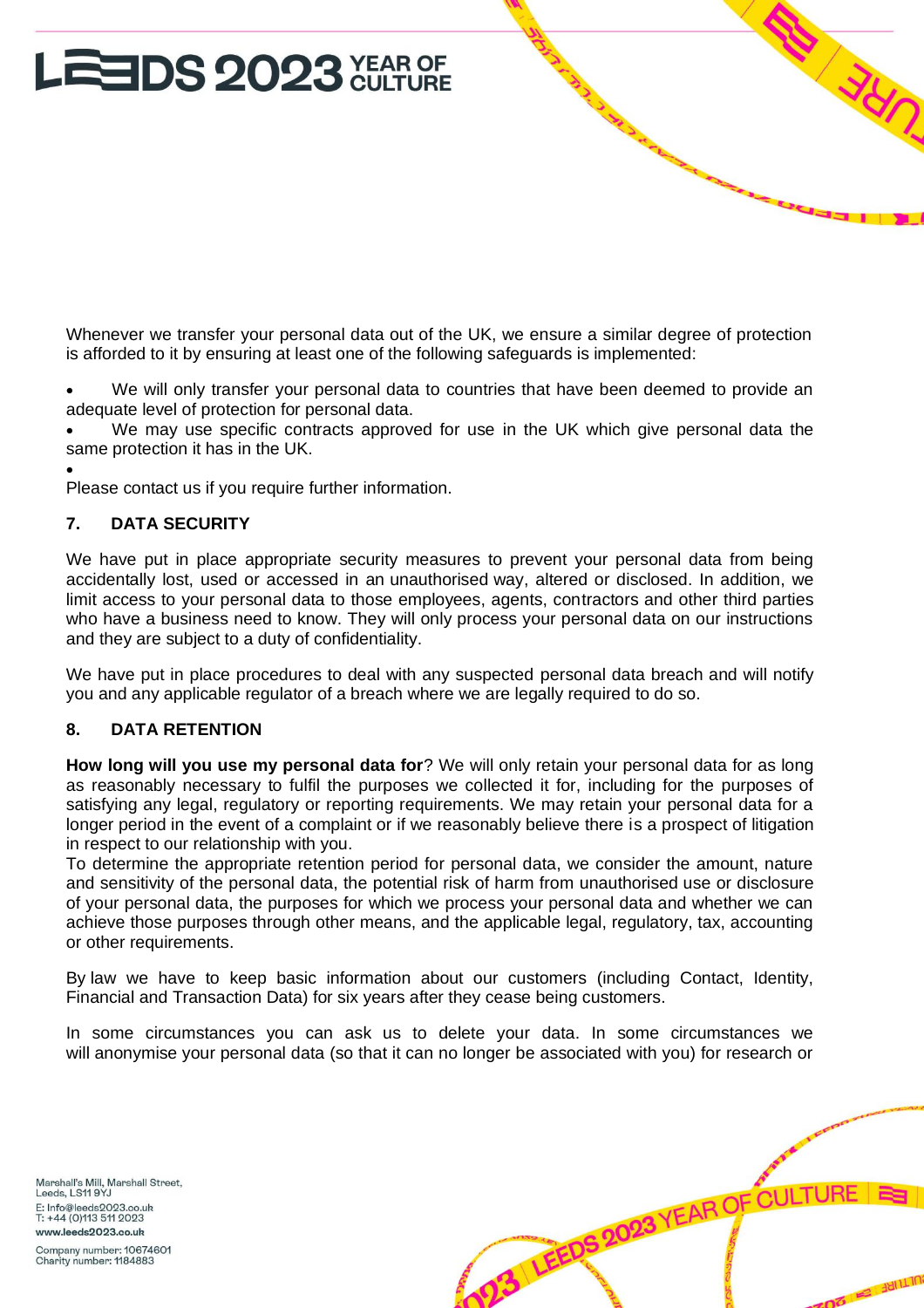

statistical purposes, in which case we may use this information indefinitely without further notice to you.

### **9. LEGAL RIGHTS**

Under certain circumstances, you have rights under data protection laws in relation to your personal data.

**No fee usually required**: You will not have to pay a fee to access your personal data (or to exercise any of the other rights). However, we may charge a reasonable fee if your request is clearly unfounded, repetitive or excessive. Alternatively, we could refuse to comply with your request in these circumstances.

**What we may need from you**: We may need to request specific information from you to help us confirm your identity and ensure your right to access your personal data (or to exercise any of your other rights). This is a security measure to ensure that personal data is not disclosed to any person who has no right to receive it. We may also contact you to ask you for further information in relation to your request to speed up our response.

**Time limit to respond:** We try to respond to all legitimate requests within one month. Occasionally it could take us longer than a month if your request is particularly complex or you have made a number of requests. In this case, we will notify you and keep you updated. You have the right to:

**Request access** to your personal data (commonly known as a "data subject access request"). This enables you to receive a copy of the personal data we hold about you and to check that we are lawfully processing it.

**Request correction** of the personal data that we hold about you. This enables you to have any incomplete or inaccurate data we hold about you corrected, though we may need to verify the accuracy of the new data you provide to us.

**Request erasure** of your personal data. This enables you to ask us to delete or remove personal data where there is no good reason for us continuing to process it. You also have the right to ask us to delete or remove your personal data where you have successfully exercised your right to object to processing (see below), where we may have processed your information unlawfully or where we are required to erase your personal data to comply with local law. Note, however, that we may not always be able to comply with your request of erasure for specific legal reasons which will be notified to you, if applicable, at the time of your request.

123 LEEDS 2023 YEAR OF CULTURE